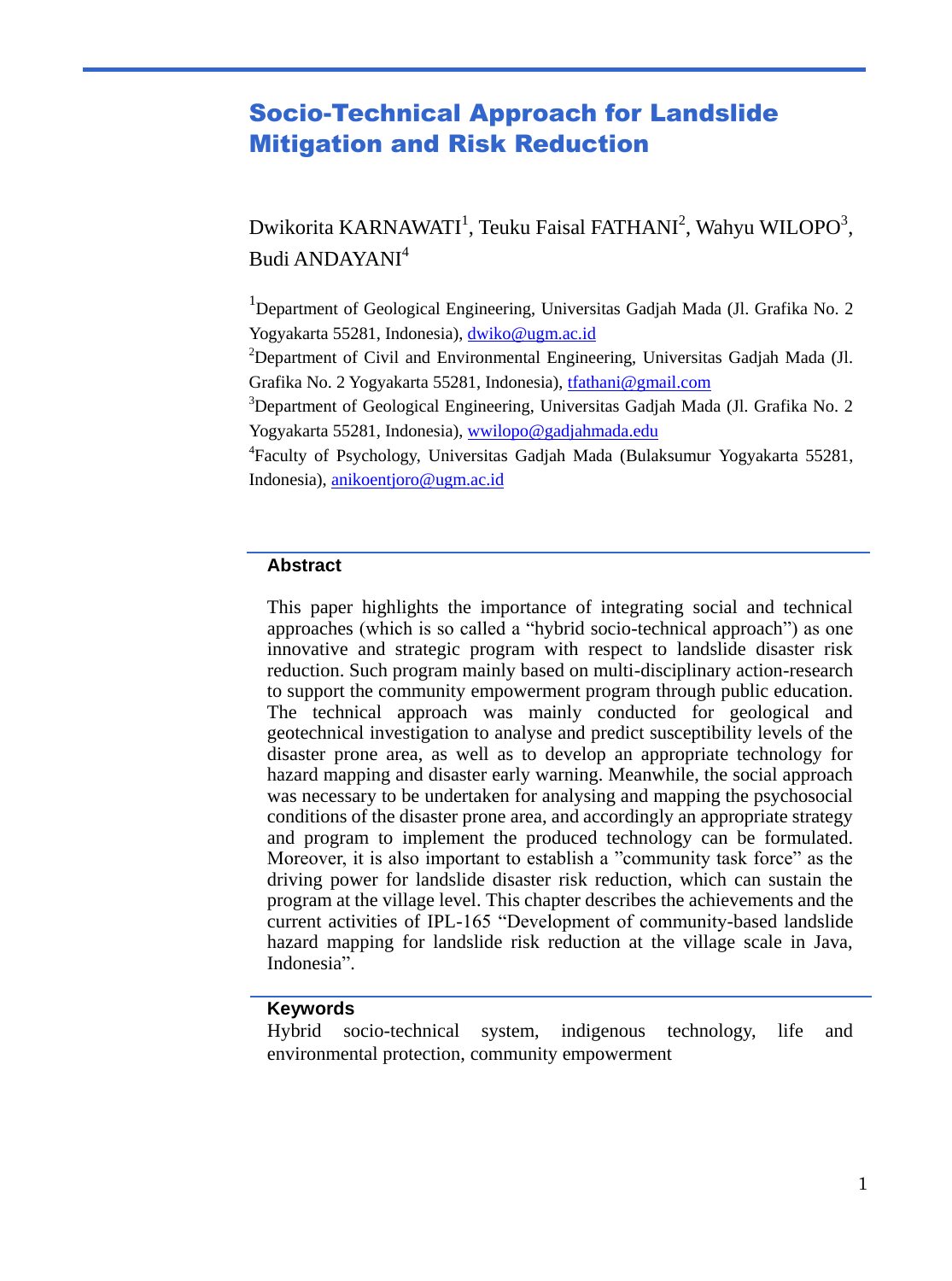# **1. Introduction**

Situated in such a dynamic geological region, which is occupied by high density of population, Indonesia is frequently struck by various types of geological disasters, which leads to substantial death tolls, casualties and socio-economical loss. According to the Indonesian National Agency for Disaster Management, Indonesia has been struck by 6,632 events of natural disasters (mainly geological disasters), within the period of 1997 to 2009, with the total death tolls of 151,277 people. Therefore, it is very urgent to develop appropriate geo-disaster mitigation for life protection and environmental sustainability, through the improvement of society resilient in such disaster prone area.

## **2. Socio-technical Challenges for Landslide Disaster Risk Reduction**

Landslide is one of the most frequent disasters in Indonesia. Because of the geological conditions and the high rain precipitation, more than 50 % of Indonesian region is prone for this particular disaster. It is commonly found that the soil condition in this area is fertile with significant amount of water resources and the beautiful panorama to stay. That is why, most of the landslide prone areas have been developed as the villages or cities with high population density, such as in Java and Sumatera. As the results, the risk of landslide disasters seriously increases in response to the continuous growing of population and uncontrolled landuse changing. Indeed, it has been thousands of people died, several thousands of houses damages and thousand hectares of land buried due to landslide disasters. Accordingly, the improvement of community resilience in landslide prone area has become critical challenges that should be tackled through the implementation of appropriate approach, technology and capacity development program as suggested by Karnawati et al (2009), Anderson et al (2010 and 2011), and also Holcombe et al (2012), in order to ensure the human survivability and environmental sustainability.

The development of hazard map and the application of an appropriate technology for early warning system are considered as the crucial efforts to reduce the risk of landslide disasters. Unfortunately, the effectiveness in implementing hazard maps and an early warning system cannot be guaranteed due to less consideration on the social-cultural and socio-economical conditions at the disaster prone area. Accordingly, the needs to integrate social considerations into technical system should be addressed in order to assure the effectiveness in the implementation of such hazard map and early warning system for disaster risk reduction.

### **3. Hybrid Socio-technical Concept for Landslide Disaster Risk Reduction**

To ensure the effectiveness in the implementation of any technology for disaster risk reduction, a combined (hybrid) system, which considers both social and technical conditions has been developed by Karnawati et al (2009 and 2011). Such approach mainly consists of the development of technical system for providing community landslide hazard/ risk map and early warning system, and also the social system for developing appropriate community empowerment program.

The technical system is recommended to address the development of the existing indigenous or local knowledge and technology, by considering the simplicity of such system and technology. Moreover, the utilization of the local material is promoted, by encouraging the local knowledge (local experts and local operators) to drive the local participation program. Indeed, it is important that the hybrid system should be performed with a low cost and simple technology, approach and method, so that it can be easily understood, reproduced, operated and maintained by the local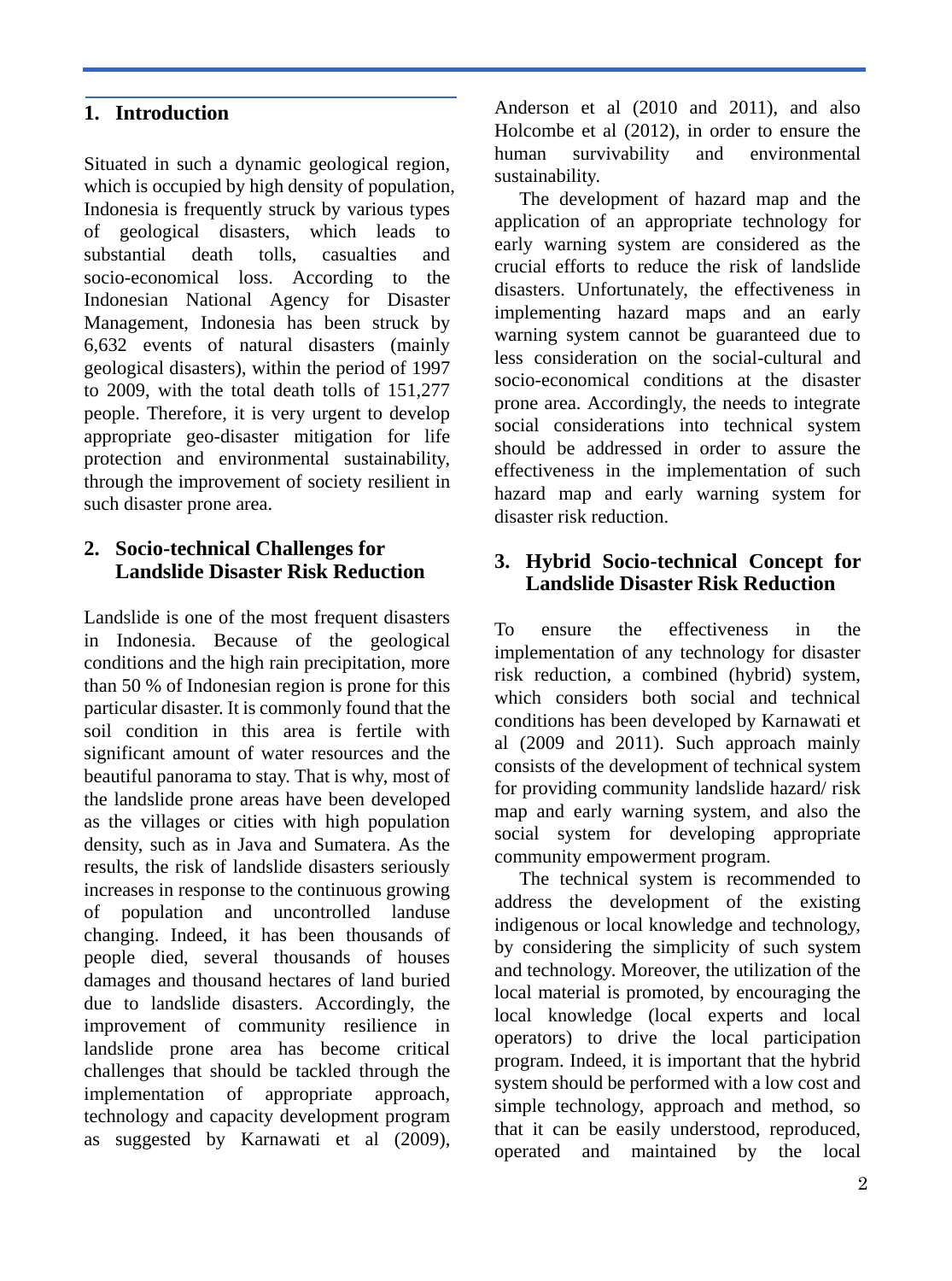community, such as suggested by Karnawati et al (2008, 2009 and 2011). This empowerment program relies on the public education, encouraging community participation in developing and implementing action plan for disaster mitigation and risk reduction. Schematic concept of this approach is illustrated in Fig 1.

All of this concept can be done only if the local community has been empowered. Therefore, process of technology development can be carried out during or as a part of the process of community empowerment.

### **4. Implementation of the Hybrid Socio-Technical System**

A hybrid socio-technical system has been implemented in one pilot area in Central Java, especially in Karanganyar Regency. This Regency is situated at the western slope of Lawu Volcano, in which 30% of the region is

highly risk for landslide due to the high susceptibility condition (indicated by red color in the map of Fig.2), which is controlled by the geology and climate conditions, and also because of the high vulnerability of the socio-economical conditions in the landslide prone area (Karnawati et al 2009 and 2011). Managing the social-conditions for reducing the socio-economical vulnerability in the landslide prone area is considered to be more feasible, instead of changing the natural conditions, such as the geology and climate. Thus, the landslide disaster risk reduction in the pilot study area was conducted by targeting the social conditions through the adaptive management as suggested by Andayani et al (2008), Karnawati et al (2009 and 2011), and also Halcombe et al(2012), which emphasized on the improvement of community resilience by implementing the *hybrid socio- technical approach.*



### Fig. 1 The concept and key component of a hybrid socio-technical system for landslide mitigation and early warning system (Karnawati et al 2009 and 2011)

#### **TECHNICAL SYSTEM**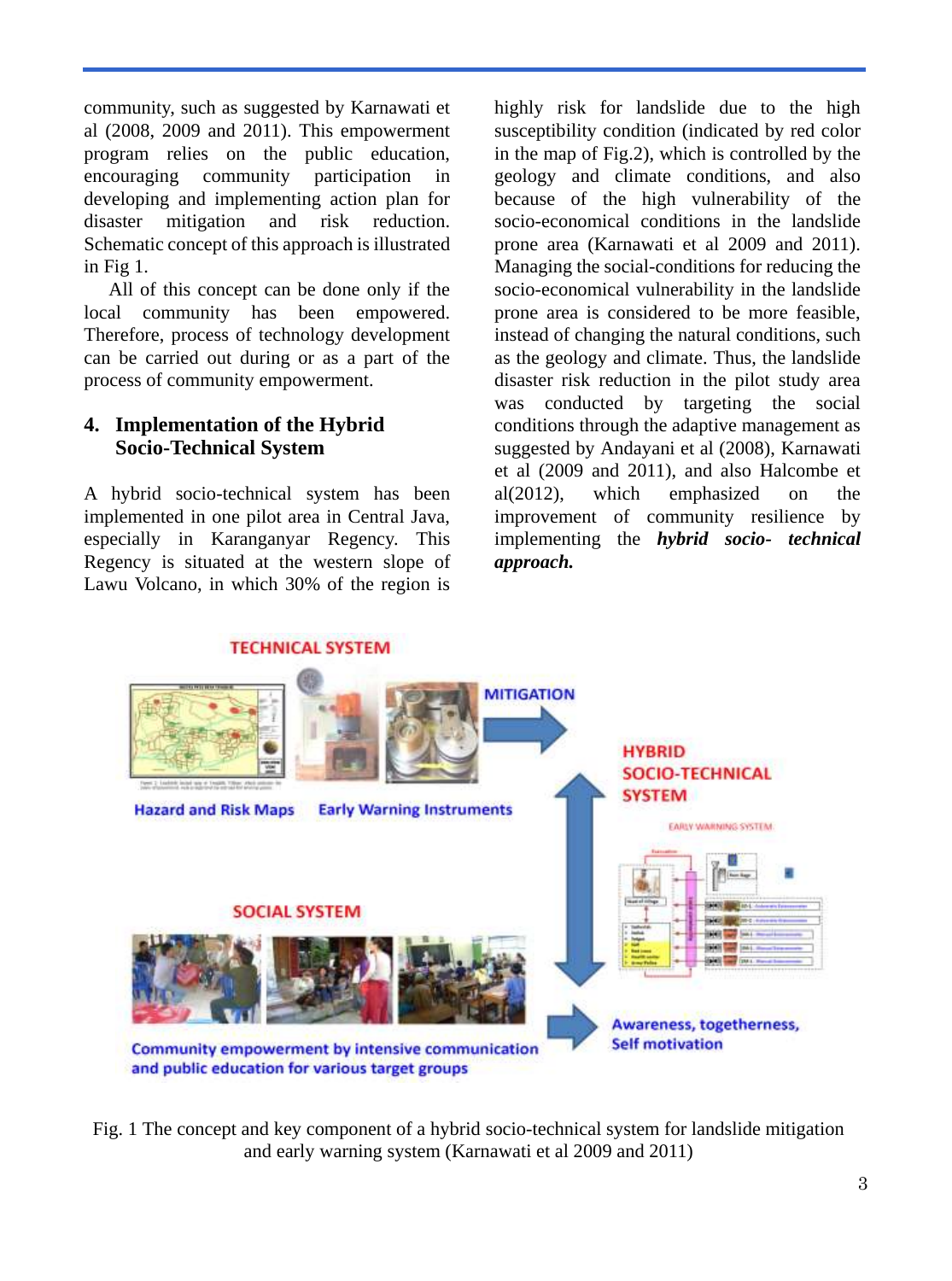

Fig. 2 Landslide susceptibility map of Karanganyar Regency, Central Java, Indonesia, developed in regional scale of 1:100,000 (Karnawati et al 2009 and 2011).

#### **5. Development of Technical System**

The technical system for landslide disaster risk reduction was developed by Karnawati et al (2009, 2011 and 2012), consisting of several technical components such as the instruments for landslide early warning system recommended by Fathani et al (2008) and also Fathani and Karnawati (2009), supported by the smart-grid for landslide hazard communication, monitoring and early warning developed by Karnawati et al (2012) as well as the community-based landslide hazard map suggested by Karnawati et al (2010).

#### **5.1.Early warning instruments**

The early warning instruments was designed by relying on the manual extensometers connected with the alarm generated by dry battery as illustrated in Fig.3a. Each of these instruments is facilitated with the automatically pull able wire installed across the progressive crack, so that the progress of crack development due to the slope movement can be monitored. The instalment of extensometers was also supported by the rain-gauge as illustrated in Fig.3b and solar panel; so two different stage of warning levels can be defined. The first threshold of warning was set-up by setting the ON alarm in response to the rain precipitation of 70 mm/hour or the accumulative rain precipitation of 100 mm, whilst the second threshold was defined when the extension of pull able wire reached the distance of 5 cm. The function of first alarm was used for raising the community alert, and the second alarm was set-up for starting the evacuation process in the landslide prone zone.

It was also crucial that all of the alarm warning instruments were also manually backed-up by a traditional tool "kentongan" made by bamboo or wood (Fig. 3b-right). Therefore, this mechanism of combining the developed early warning instruments and the traditional or local warning system allowed the larger spread of the warning sound. Admittedly, the numbers of early warning instruments are limited which were not sufficient to cover the large area of prone zone. Therefore, a smart grid for landslide early warning has been developed by Karnawati et al (2012).



Figure 3. Early warning instruments consisting of (a) the extensometer and (b-left) the rain gauge, which also manually linked to the traditional "kentongan" (b-right).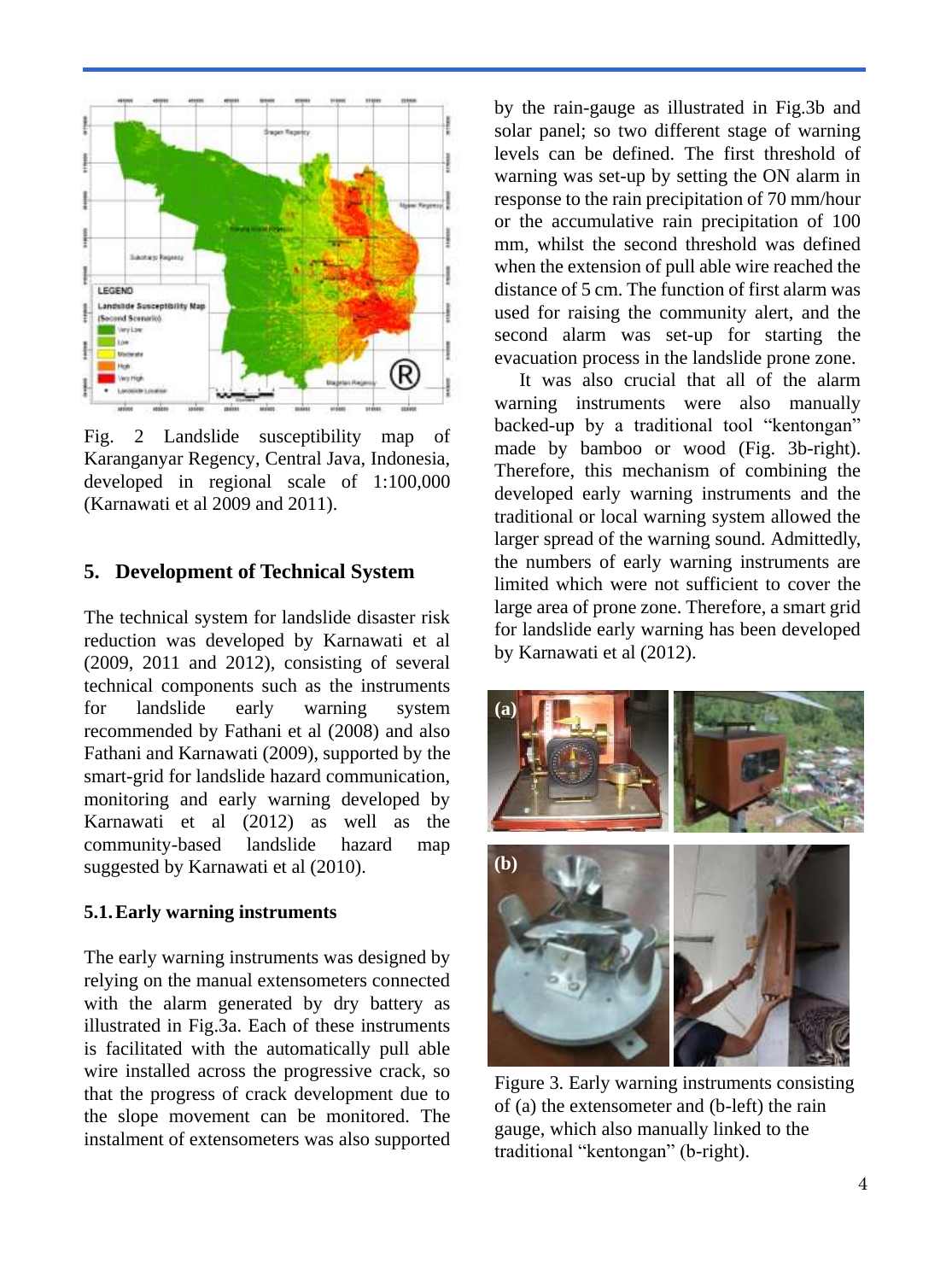### **5.2.Smart grid for landslide hazard monitoring and early warning**

Smart Grid is a participatory cyber-based communication and information system, developed as a system of handling networks of information nodes consisting of local experts, local surveyors, or selected members of local task force and the contact person in the local communities. The information is sent to the "online" web or cyber system, with the specific functions to facilitate the participatory data reporting via the online web, mobile phone (text message), or other various social media, and also to store and analyse those participatory input-reports (related to the geological/ geotechnical conditions and process, which considered as the symptoms or early indications of landslides), for defining the landslide hazard and risk level in any particular site or zone.

Results of the analyses are required to provide the emergency-decision supports, which relate to the information of the zone and

level of landslide hazard/ risk, evacuation route and shelter, and the recommendation of method or approach for mitigation, preparedness and emergency actions. All of the information about hazard/risk and the guidance for response will be blasted/ transmitted back to the respective-reporting node as well as to the other relevant registered nodes. This participatory system can also be connected to various types of social media (mobile phone call/text, Twitter, Facebook, Google+, Yahoo, etc.).

It is also important that the multi-two way direction facilitates the communication flow in this participatory smart grid system. Such system can also be linked to the existing community-based landslide early warning instruments developed in parallel with this smart grid system. Concept of the smart grid design is illustrated in Fig.4, whilst the example to the web performance of smart grid is displayed in Fig.5.



Fig.4 Concept of expert system in the smart grid design developed by Karnawati et al (2012).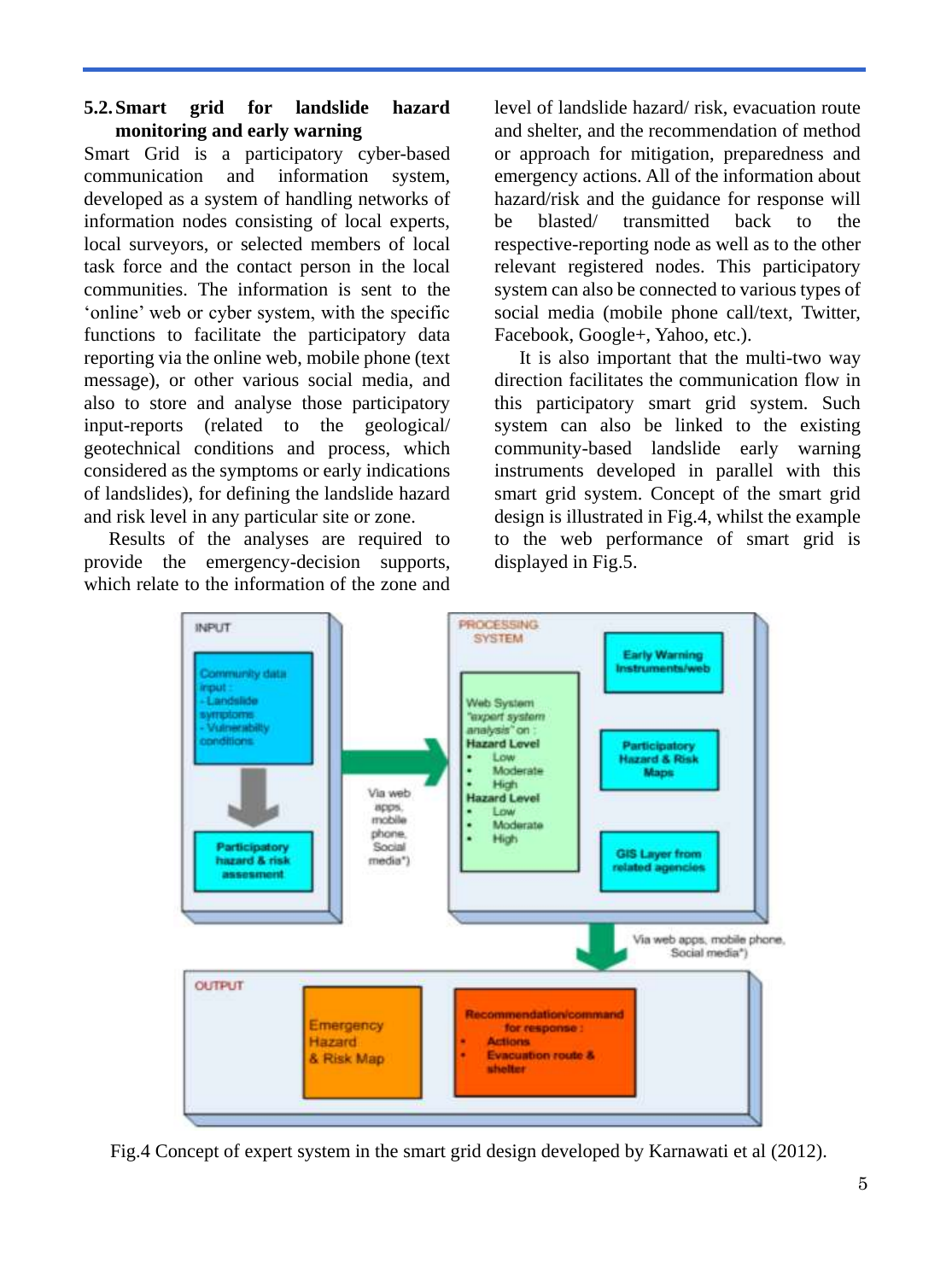

Fig. 5 Web performance showing the geographical position of the reporting nodes

#### **5.3.Community-based hazard map**

The understanding and simplicity of the approach and method of mapping is the most critical part to guarantee the effectiveness of disaster risk reduction program.

Unfortunately, it is apparent that most of the technical landslide hazard map was not easy to be understood by the local community. That is why a simple participatory hazard mapping method was developed by Karnawati et al 2010, to facilitate the community landslide hazard mapping, which also addressing the Landslide Risk Assessment and Mitigation Strategy suggested by Lacasse and Nadim (2008). Therefore, the standard technical method for landslide hazard mapping was simplified to prepare a simple landslide hazard map which can be conducted by the local community on the existing village base-map (i.e. the village "situation" map), through the participatory mechanism. Such map was presented without any contour, but mainly showing the layout of roads, rivers, houses and land farming areas

which were very easy to be identified by the local community. Identification of the high susceptible zone (red zone) and low susceptible or safe zone (green zone) for landslides was carried out by the community task force through public participation, which is advised by the local expert. Fig. 6 shows the landslide hazard map and evacuation route which was develop by the local community in Koripan Village, Karanganyar Regency, Central Java.

This map is also very important to decide where the early warning instruments should be installed and how the evacuation route should be decided.

## **6. Development of Social System**

Development of the social component in the hybrid system was initiated by social survey, to identify the existing knowledge about the landslide hazard, which will affect the community"s perception about landslide risk and their expectation on the proposed developed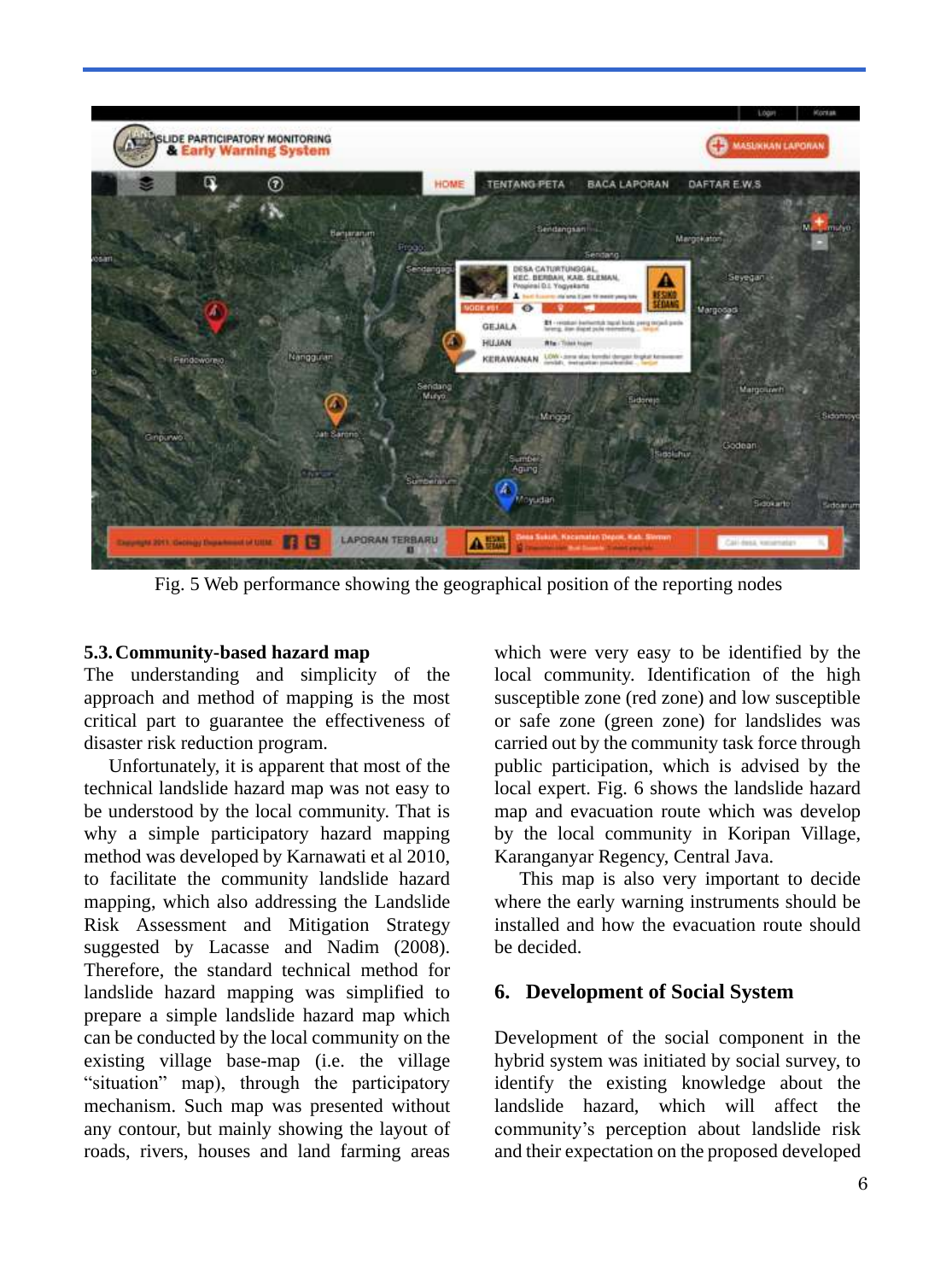

Fig. 6 Community-based landslide hazard map and evacuation route of Koripan Village, Karanganyar Regency, Central Java, indicating zones of hazard level (red is high level and green is low level).

technology for landslide disaster risk reduction. Identification on all of those aspects significantly control their motivation or willingness for actively participating in any disaster risk reduction program. Results of this social survey will be crucial to formulate the appropriate and effective strategy for public education related to the effort for raising the community awareness and also for conducting community empowerment program.

Various target groups were defined, and those comprise the group of women (as the key person in the family), teachers, children as well as the young and senior leaders. The local government of Karanganyar Regency also continuously and actively supported this social development program.

Results of the social survey indicated that most of the community members had been quite aware with the potential occurrence of landslides at the rainy season, because the landslide disasters have quite frequently struck their living area, especially under the heavy or long continuous rainfall. Nevertheless, most of the community members preferred to remain living in their vulnerable region, instead of being relocated to the other safer areas. Obviously, the fertility of soil, the abundance of water resources, the beauty of mountainous panorama and the strong psychological engagement with their homeland or home-heritage, strongly prevented their willingness to leave their dangerous homeland. Unfortunately, they did not have enough knowledge, skill and capacity to decide about "what should" and "what should not do" for preventing the landslide as well as for protecting their life and environment from the landslide occurrences. Eventhough, they had not yet been capable to identify the sites (slopes), which were susceptible for landsliding, and to recognize the initial symptoms of landsliding. Therefore, the hybrid socio-technical approach for community-based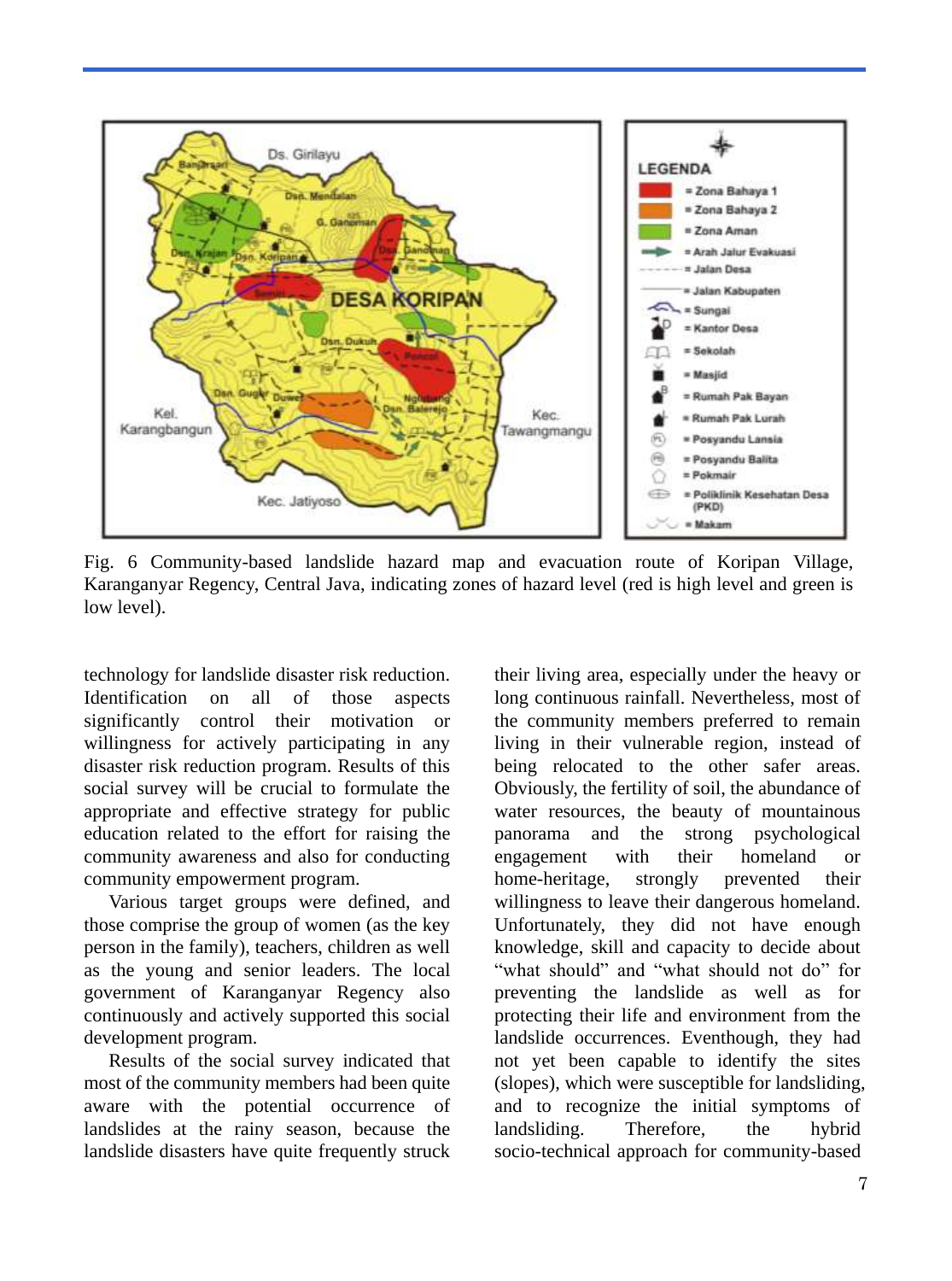landslide early warning was applied to develop their capacity for implementing the appropriate landslide disaster risk reduction program, which will support the improvement of the community resiliency in this landslide prone area.

A community task-force for disaster risk reduction at the village level was also established under the coordination with the Agency for Disaster Management at the Regency level (Fig. 7). This network is also linked to the local hospital (health centre), the local army and police, and also the Search and Rescue Team (SAR team) at the local Regency. Indeed, this task force played an important role as the driving power for the disaster risk reduction program, and also to effectively implement and sustain the technical system for landslide risk reduction.

### **7. Discussion**

It was apparent that the existence of a community task force for landslide disaster risk reduction at each village level was the most important factor to ensure the affectivity and sustainability of landslide mitigation and risk reduction program. This task force had an important role as the driving agent in the empowerment and mitigation program. In fact, since this proposed hybrid socio-technical approach implemented in several pilot areas in Karanganyar Regency, such as in Ledoksari Village in 2008, Tengklik Village in 2009, Matesih Village in 2010, Koripan Village 2010 and also Gempolan and Plosorejo Villages in 2011, the community resilience for landslide disasters has gradually increased, the socio-economical losses due to landslides can be minimised and the numbers of landslide victims have been dropped to zero. It seems that this approach could effectively empowered to local community to mitigate the landslides. Eventhough, the key person who is also the member of the community task force and was in charged for the mitigation program, was also invited to share their experiences in facilitating the community empowerment actions to tackle the landslide problems in another landslide disaster area in Tanjungsani Village at Agam Regency, West Sumatera.



Fig. 7 Activities to develop and empower the community task force at Tengklik Village which were facilitated by the student community service program conducted by UniversitasGadjahMada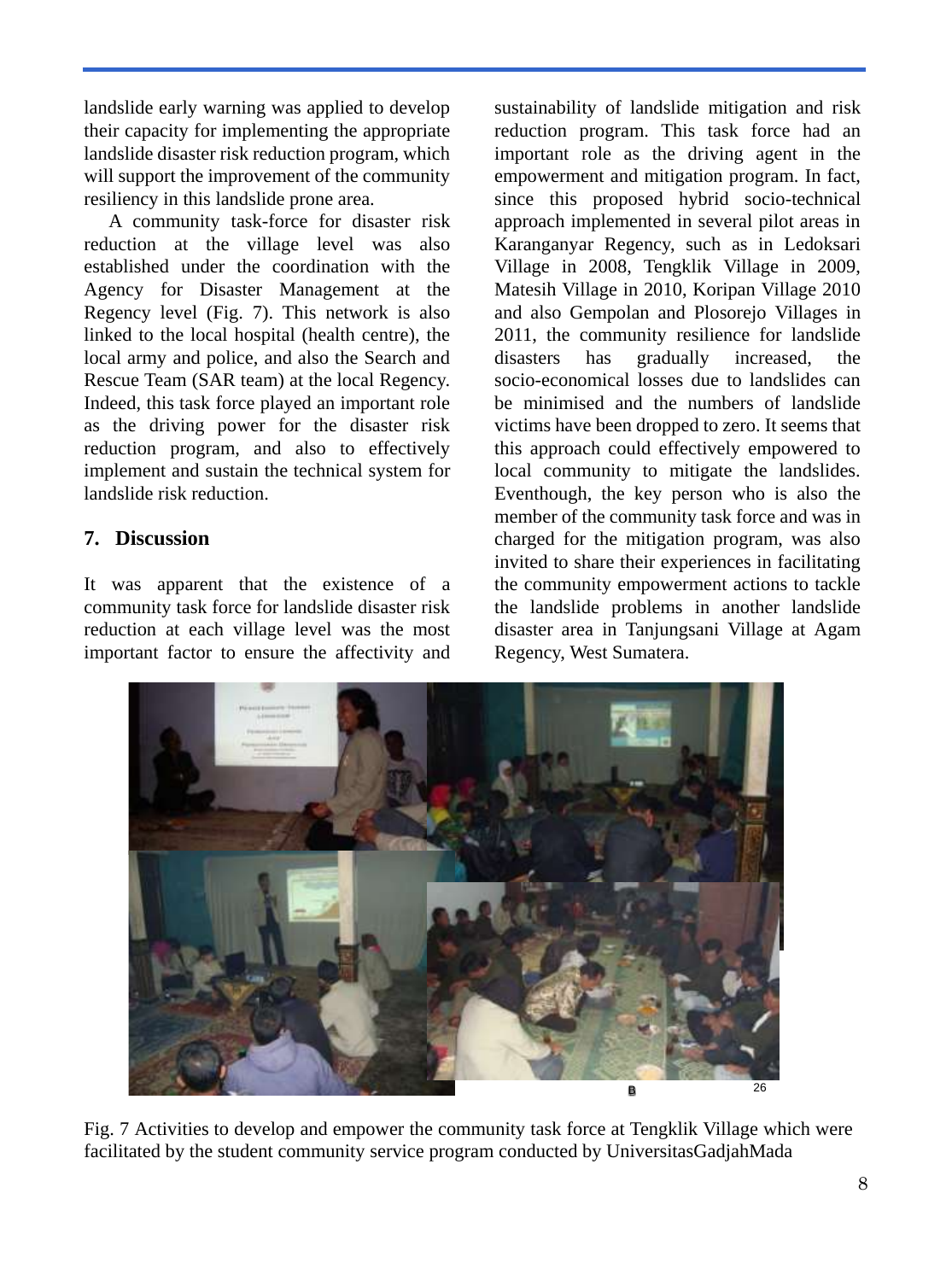Therefore, the Hybrid Socio-Technical approach is also very applicable to be developed in several other disasters area in developing countries, although several adjustments may be required to address the social and environmental characteristics at the specific site. Moreover, the importance of commitment and leadership of the local Agency for Disaster Management at the Regency and District levels to support the effectiveness of the disaster management program at the village must be highlighted.

It was also obvious that the socio-cultural and socio-economical constrains during the mitigation program can be minimized by implementing the hybrid socio-technical approach. Indeed, the introduction and implementation of a new technology for early warning and disaster management system can be conducted more effectively through the public participation actions. That is why more enthusiastic response of the local community and local authority to actively participate in the landslide disaster risk reduction program can be performed as illustrated in Fig. 7.

## **8. Conclusion**

One of the most critical considerations on disaster risk reduction in Indonesia is the assurance for the effectiveness and sustainability of the disaster management program. It is apparent that the proposed model, which is so called as the combined (hybrid) socio-technical approach has been quite effective and strategic to improve the community resilience at the landslide vulnerable village. It is also crucial that the system should be developed through community participation and the provision of simple and low cost technology for landslide hazard mapping and early warning. Indeed, the establishment of community task force at the village level is very important to ensure the effectiveness, continuity and sustainability of this proposed system. This approach may also be applicable to tackle similar problems for landslide risk reduction in other developing countries in Asia.

### **Acknowledgements**

Special thanks are directed to the Indonesian Agency of National Disaster Management, the British Council Delphe Program as well as the Directorate General of Higher Education – the Indonesian Ministry of National Education and the Fulbright Senior Research Program funded by US Department of State's Bureau of Education and Cultural Affairs for providing financial supports to carry out the pilot studies. The acknowledgments are also extended to Universitas Gadjah Mada for the provision of academic facilities, as well as to the research assistant at the Laboratory of Environmental Geology and the Computing Laboratory of Civil and Environmental Engineering at Faculty of Engineering, Universitas Gadjah Mada. This research can be successfully conducted was due to the continuous and intensive assistance of Mr. Sani Tanaka Ismawanto – the student of Magister Instrumentation at the Faculty of Engineering, Universitas Gadjah Mada.

## **References**

- Annoname, "Landslide disaster databased" Indonesian National Agency for Disaster Mitigation, 2009.
- AndayaniB, Karnawati D and Pramumijoyo S (2008) Institutional framework for community empowerment towards landslide mitigation and risk reduction in Indonesia. Proc. of the  $1<sup>st</sup>$  World Landslide Forum, Tokyo, Global Promotion Committee of the Int. Program on Landslide (IPL) – ISDR, pp. 57-59.
- Anderson MG, Halcombe E, Esquivel M, Toro J and Ghesquire F (2010) The Efficacy of a Program of Landslide Risk Reduction in Area of Unplanned Housing in the Eastern of Caribbean. Environmental Management(45): 807-821.
- Anderson MG, Halcombe E, Blake JR, Ghesquire F, Holm-Nielsen N and Fisseha T (2011) Reducing Landslide Risk in Communities; Evidence for the Eastern